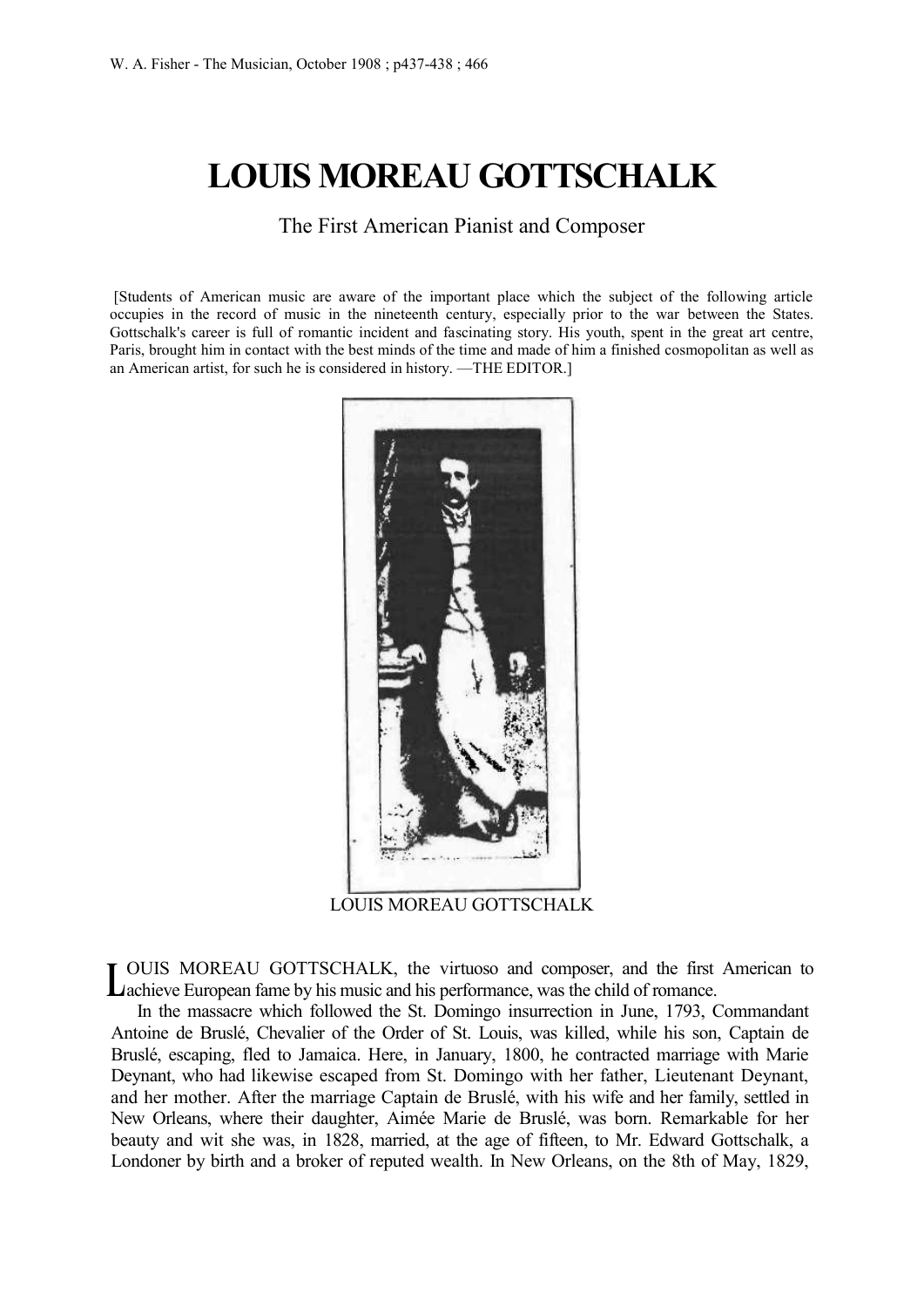Louis Moreau was born. He was named from an uncle of his mother's, the Count Moreau de l'Islet, and as Moreau he was known to his friends and family.

From his father Gottschalk inherited the dignity of the English manner which, joined with the warm-heartedness of his Creole mother, gave him peculiar charm. To his mother he was tenderly attached, and from her he inherited his sensitive nervous organization, his quick sympathy, his wayward impulsiveness, and his generous, passionate nature, — all that made him the brilliant, luxurious child of the tropics that he was.

#### **EARLY EDUCATION**

Delicate and precocious from his birth, he early displayed his love of music, which was stimulated by the singing of his mother. At three he was discovered standing on a stool picking out on the piano the melody he had heard his mother sing a little while before. Soon after he was given a teacher. At six he was studying the violin and organ. At ten he made his first public appearance at a charity concert. Later his teacher, Letellier, declared that he had nothing more to give the boy, and advised that he should be sent to France for further study. Urged by others also, his family consented, and in April, 1842, Moreau gave a farewell concert before a brilliant assemblage. In May, 1842, a few days before his twelfth birthday, he sailed on the ship "La Taglioni" bound for Havre. He arrived in Paris in July and was taken to Zimmermann, director of the piano classes at the Conservatory, who refused to receive the boy, without even hearing him, on the ground that "America was only a country of steam-engines." Curiously Gottschalk was called ten years later to sit as a judge on the same bench with Zimmermann at the *Concours* of the Conservatory.

#### **BEGINS HIS ARTISTIC CAREER**

The young American was taken to Charles Hallé, with whom he studied for a few months, when he went to Camille Stamaty, then the foremost teacher in Paris. He studied composition with M. Maleden, who, with Stamaty, was also the teacher of Saint-Saëns. While he ardently pursued his musical studies, the languages were not neglected. Through his grandaunt, the Marquise de la Grange, he found *entrée* to some of the notable society of Paris. In the salons of the aristocracy his playing and brilliant improvisations, together with his natural elegance of manner, made him welcome. In April, 1834, the youth of sixteen made his first public appearance in a concert he gave with great success at the Salle Pleyel. Many artists were present, among them Chopin, who said at the close of the concert, "I predict you will become a king of pianists."

In 1846 he wrote his *Danse Ossianique,* and during convalescence from a long and serious illness he wrote *Bamboula,* Op. 2, *Le Bananier,* Op. 5, and *La Savane.*

During the summer of 1848 he went on a pedestrian tour through the Vosges. Returning to Paris he gave a series of brilliant concerts with Berlioz. He also frequently gave concerts at the Salle Pleyel, assisted by his friends Marmontel, Le Couppey, Ascher, Offenbach, and other artists. A strong friendship existed between Pleyel, the great piano maker, and Gottschalk. On March 25, 1850, the workshops of Pleyel &Co. were burned, and at a concert Gottschalk gave on April 28 for the benefit of the workmen, he achieved a triumph. It was after this *soirée* that Adolphe Adam wrote of him, "Gottschalk has all the grace and charm of Chopin, with more decided character; less magisterial than Thalberg, he has perhaps more warmth; less severe than Prudent, he has more grace and elegance."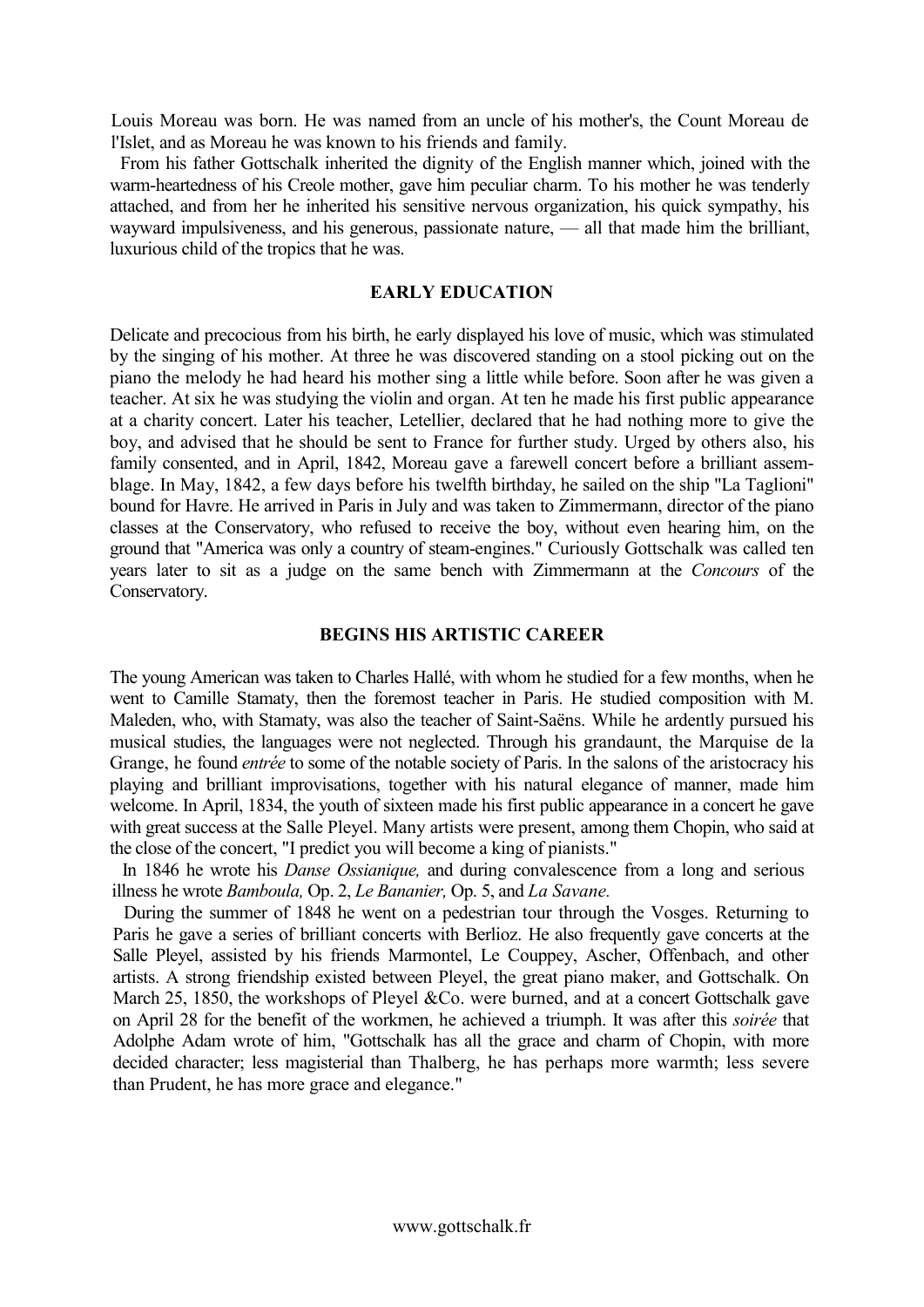#### **EUROPEAN SUCCESS**

In May, 1850, wearied with overwork, he went to Switzerland, where, after recovery from an illness, he gave concerts in many places with enormous success, continuing his sojourn through the year. Returning to Paris he renewed his former successes. His position at the time may be indicated by Hector Berlioz's words in the *Journal des Débats* of April 13, 1851: "Gottschalk is one of the very small number who possess all the different elements of a consummate pianist, all the faculties which surround him with an irresistible prestige and give him a sovereign power. There is an exquisite grace in his manner of phrasing sweet melodies and throwing off light touches from the higher keys. The boldness, brilliancy, and originality of his playing at once dazzle and astonish, and the charming simplicity with which he renders simple things seems to belong to another individuality distinct from that which marks his thundering energy."

Gottschalk's fame having reached Spain, the queen, to whom he had dedicated *Le Bamboula,*  invited him to visit Madrid. In company with his father the pianist visited the south of France, parting from him at Bordeaux, where he spent the months of June and July. In November, 1851, Madrid was reached. Here with court and people he triumphed. Visiting the chief cities of Spain he did not return to Paris until about December 1, 1852. He remained there with his mother and sisters for three weeks, and on December 21, 1852, sailed from Havre for New York, where his father awaited him. Paris never saw him again.

#### **IN THE UNITED STATES**

Gottschalk arrived in New York, January 10, 1853, and gave his first concert in the ball room of Niblo's on February 10, followed by a second concert six days later. The first was an artistic success, though the receipts did not equal the expenses; the second was in Gottschalk's words "a fiasco." However, Barnum offered him \$20,000 and all expenses for a year's engagement. This was refused, and the pianist, with his father, went to New Orleans, stopping on the way at Philadelphia, where, on March I, he played to a crowded house with tremendous applause. Reaching his birthplace the enthusiastic Louisianians received him in triumph. From New Orleans Gottschalk crossed to Cuba, where he was warmly received.

He returned to New York, and a concert tour in New England followed. His first appearance in Boston was at Music Hall, October 18, 1853. Word reached the pianist just before the concert that his father was dying, but rather than disappoint the audience Gottschalk resolved to play. The harsh criticism of John S. Dwight on this concert severely stung the pianist, fresh from his triumphs in Europe. This bitterness, coupled with the realization that his mother and six sisters and brothers in Paris were now dependent upon him, and that the debts of his father's insolvent estate were his to be paid, combined to give him a feeling toward Boston's reigning critic which his subsequent successes there never effaced. This first New England tour, moreover, proved a series of losses.

After visiting New Orleans again he concertized in the Middle States, returning to New York in the fall of 1855. Besides occasional concerts in neighboring cities, he gave in the winter of 1855-56 no less than eighty concerts in New York City.

### **IN THE TROPICS**

On November 2, 1856, his beloved mother died in Paris, suddenly, of apoplexy. Before the year closed Gottschalk returned to the Antilles in company with Adelina Patti, then fourteen years of age. He dallied in the fragrant islands of the West Indies for six years, in his own words, "Six years madly squandered, scattered to the winds, as if life were infinite and youth eternal. Six years in the space of which I have wandered at random beneath the blue skies of the tropics,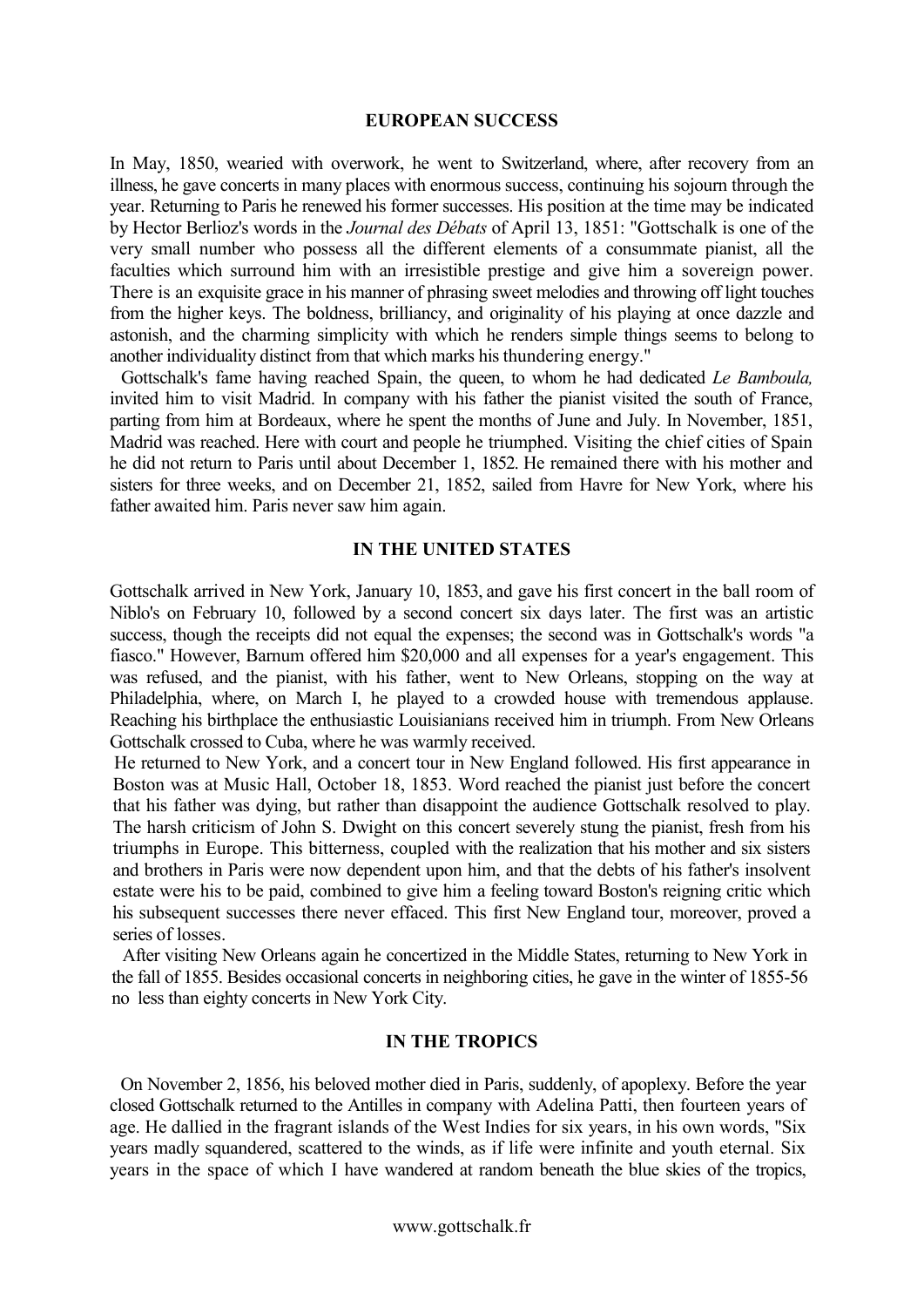yielding myself up indolently to the caprice of fortune, giving a concert wherever I happened to find a piano, sleeping wherever night overtook me — on the green grass of the savannah or under the palm-leaved roof of the vaguero, who snared with me his corn-tortilla, coffee, and bananas. When at last I became weary of the same horizon, I crossed an arm of the sea and landed on some neighboring isle or on the Spanish Main. Thus in succession I have visited all the Antilles, the Guianas, and the coasts of Para. At times, having become the idol of some obscure pueblo, I would pitch my tent for five, six, eight months, deferring my departure from day to day until finally I began seriously to entertain the idea of remaining there forevermore. Abandoning myself to such influences, I lived without care, oblivious of the past, reckless of the future, and sowed both my heart and my purse with the ardor of a husbandman. The result of my prodigality was that one fine morning I found myself a bankrupt at heart, with my purse at ebb tide. Suddenly disgusted with the world and myself, weary, discouraged, mistrusting men (ay, and women, too), I fled to a desert on the extinct volcano of M--, where for several months I lived the life of a cenobite, with no companion but a poor lunatic who had attached himself to me. It was at this period that Strakosch wrote to me offering an engagement for a tour of concerts throughout the United States. I hesitated an instant, one sad look was cast upon banished days, I breathed a regret, and sighed. The dream was over. I was saved."



LOUIS MOREAU GOTTSCHALK

## **IN THE STATES AGAIN**

Reaching New York in February, 1862, he made his reappearance in Irving Hall on February 11, the anniversary of his first concert in America. He was assisted by Brignoli, Susini, Mancusi, and Mollenhauer, the 'cellist. On April 14, 1862, he first appeared in Chicago in company with Carlotta Patti, George Simpson, Carl Bergmann, and others. In the three years following Gottschalk gave more than eleven hundred concerts throughout the North, the West, and Canada. The Civil War shut him out from the South.

# **THE END IN SOUTH AMERICA**

Engaged by Muzio to go to California, he sailed from New York April 3, 1865, and entered the Golden Gate, April 27. After many concerts in California he took passage for South America, and sailed from San Francisco, September 18, 1865. At Panama he boarded the steamer for Peru, where he gave about sixty concerts.

In Chili he was showered with honors. From January to December, 1868, he was in Buenos Ayres and Montevideo. On May 10, 1869, he arrived in Rio de Janeiro, and was at once invited to the palace by the Emperor of Brazil, Dom Pedro. The enthusiasm Gottschalk aroused in Rio was indescribable. He wrote, "The emperor is very fond of my compositions, especially *Printemps*